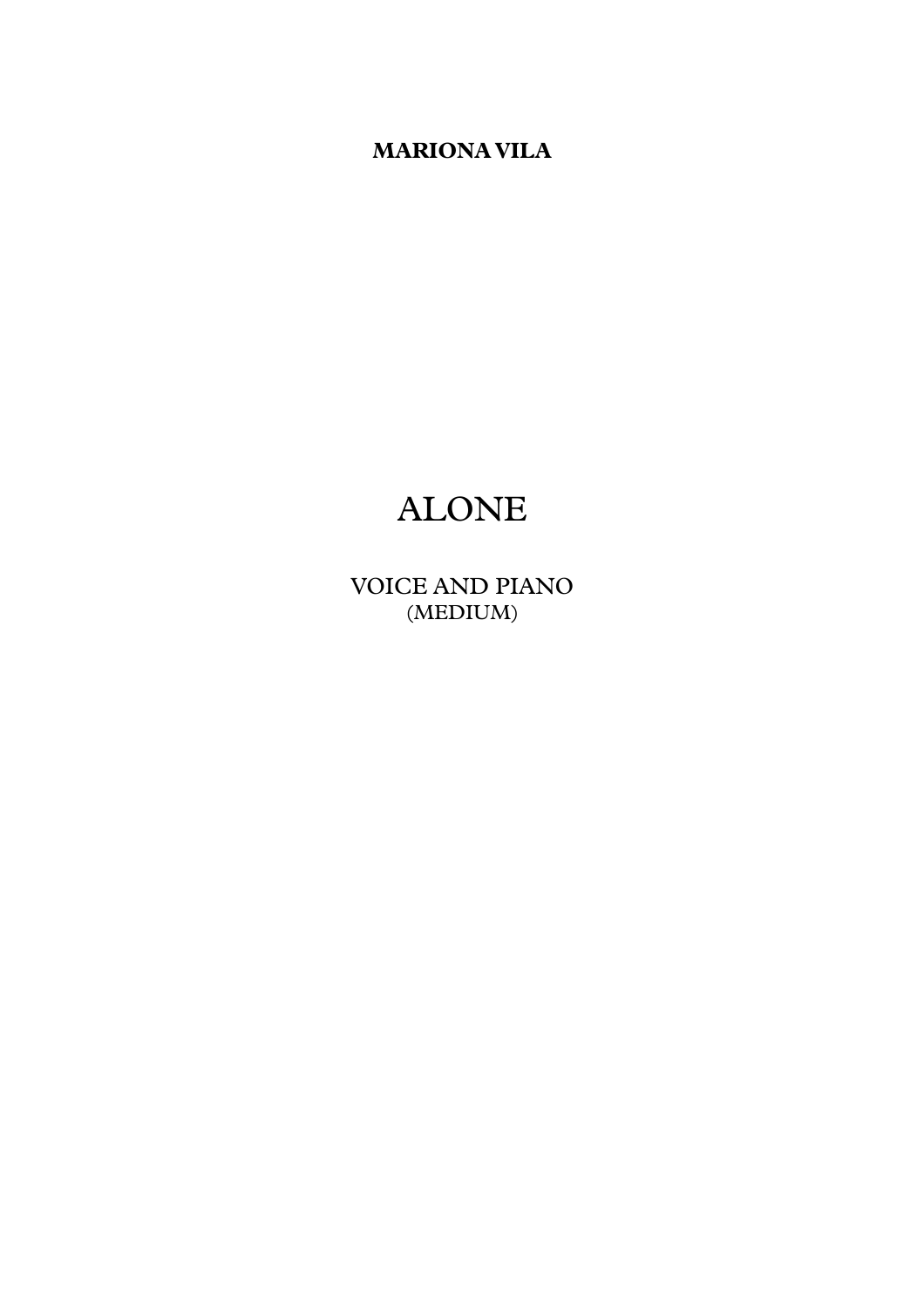## **ALONE**

### **Edgar Allan Poe (1809-1849)**

From childhood's hour I have not been As others were; I have not seen As others saw; I could not bring My passions from a common spring.

From the same source I have not taken My sorrow; I could not awaken My heart to joy at the same tone; And all I loved, I loved alone.

Then- in my childhood, in the dawn Of a most stormy life- was drawn From every depth of good and ill The mystery which binds me still:

From the torrent, or the fountain, From the red cliff of the mountain, From the sun that round me rolled In its autumn tint of gold,

From the lightning in the sky As it passed me flying by. From the thunder and the storm, And the cloud that took the form (When the rest of Heaven was blue) Of a demon in my view.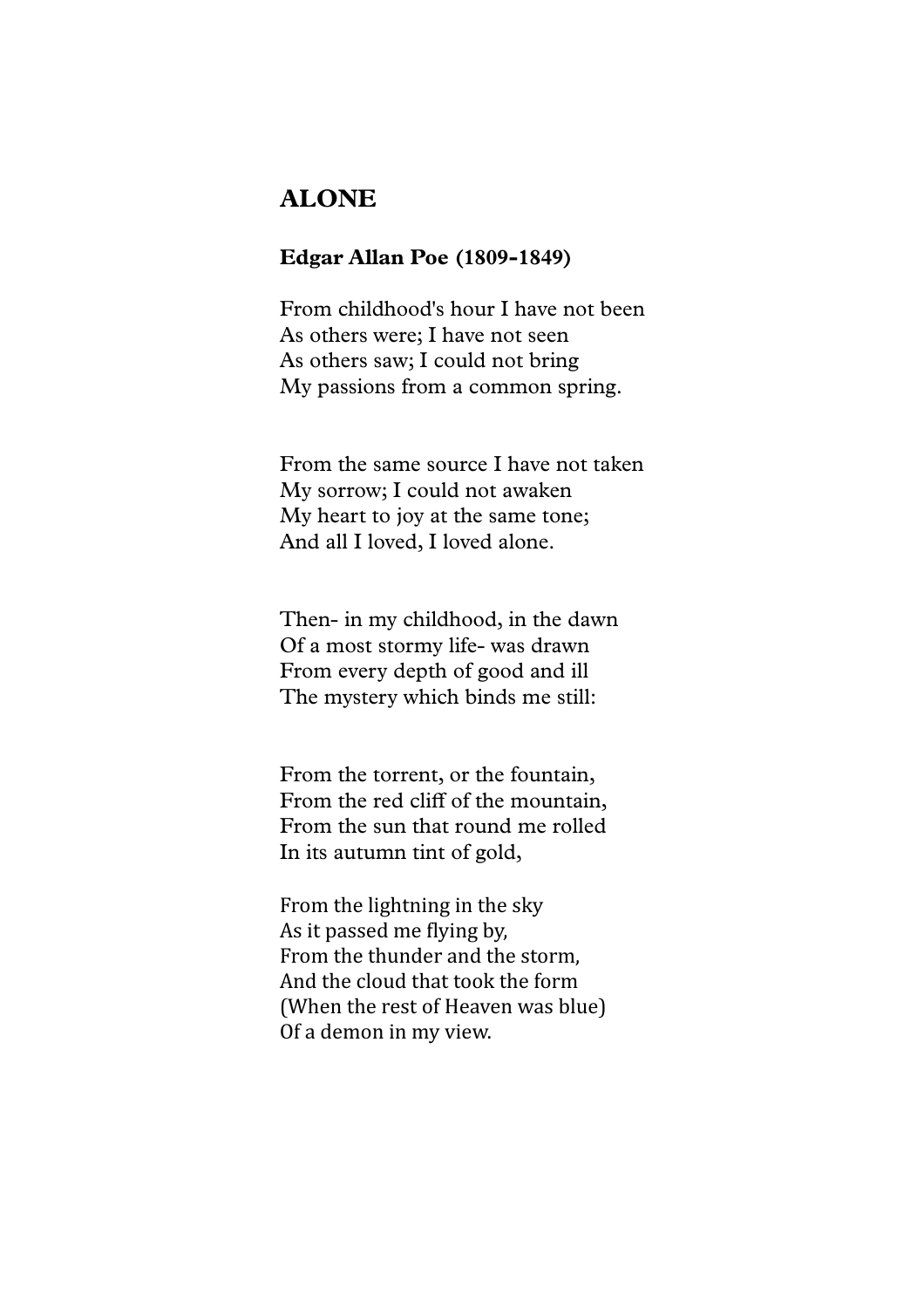





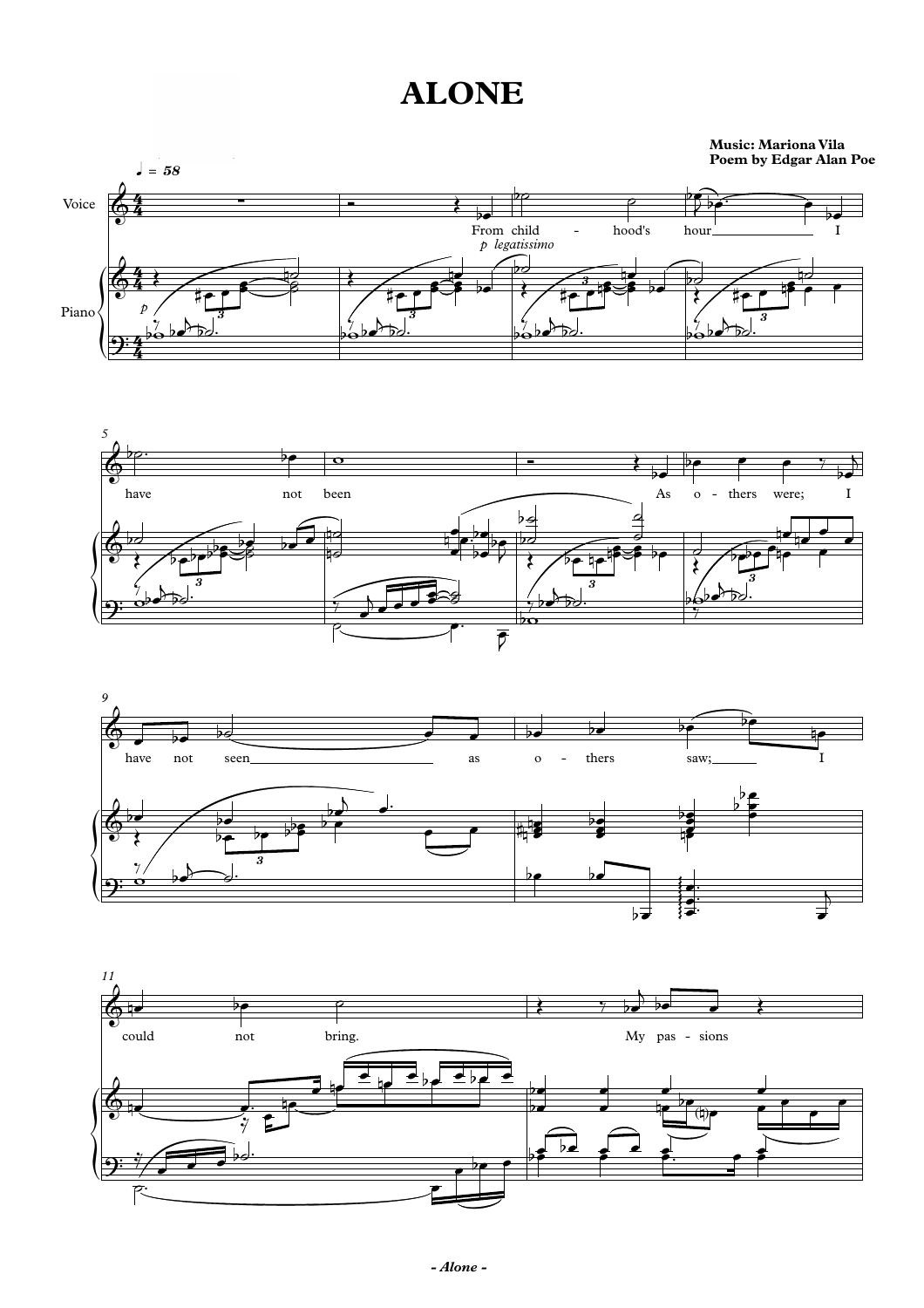





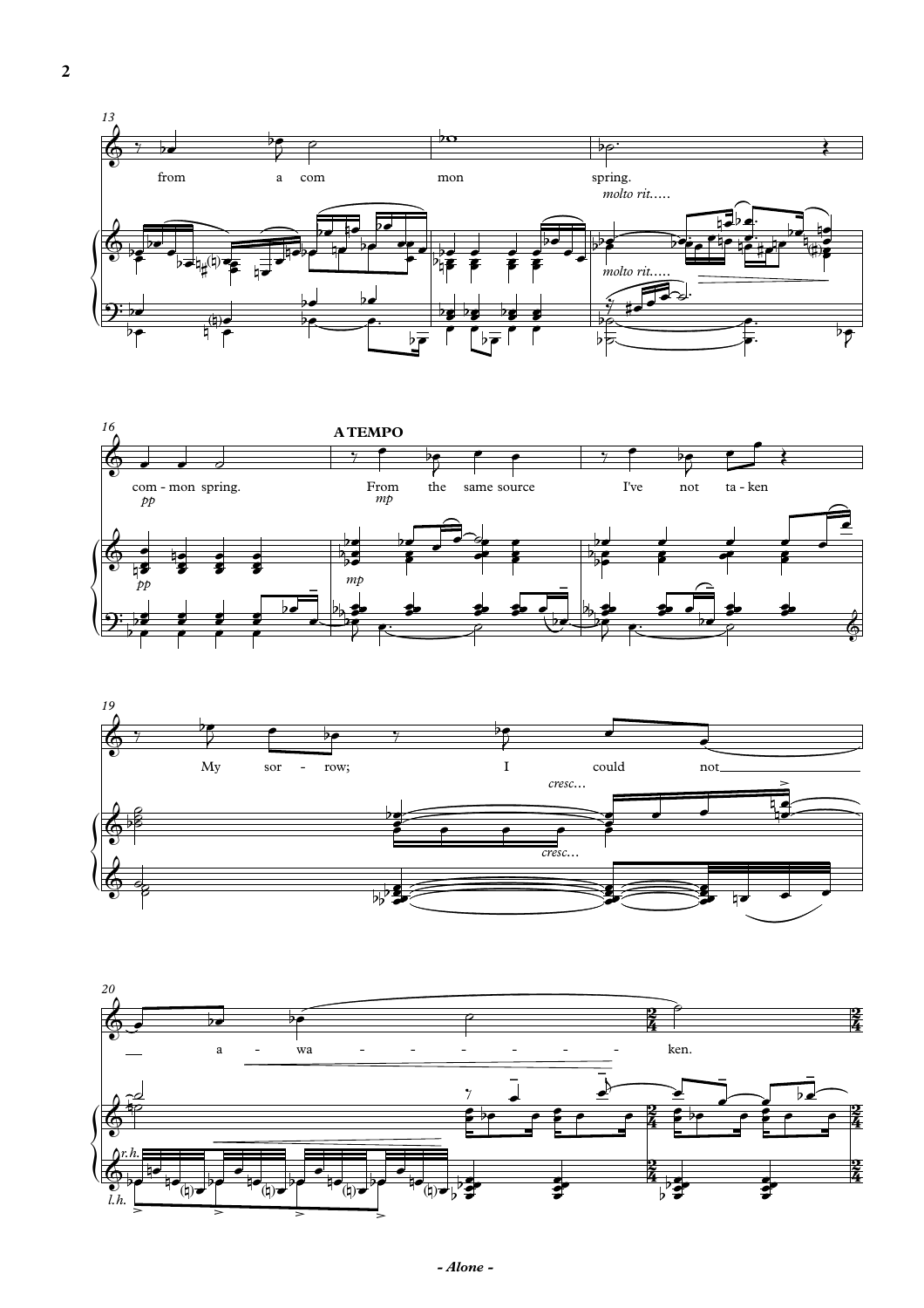





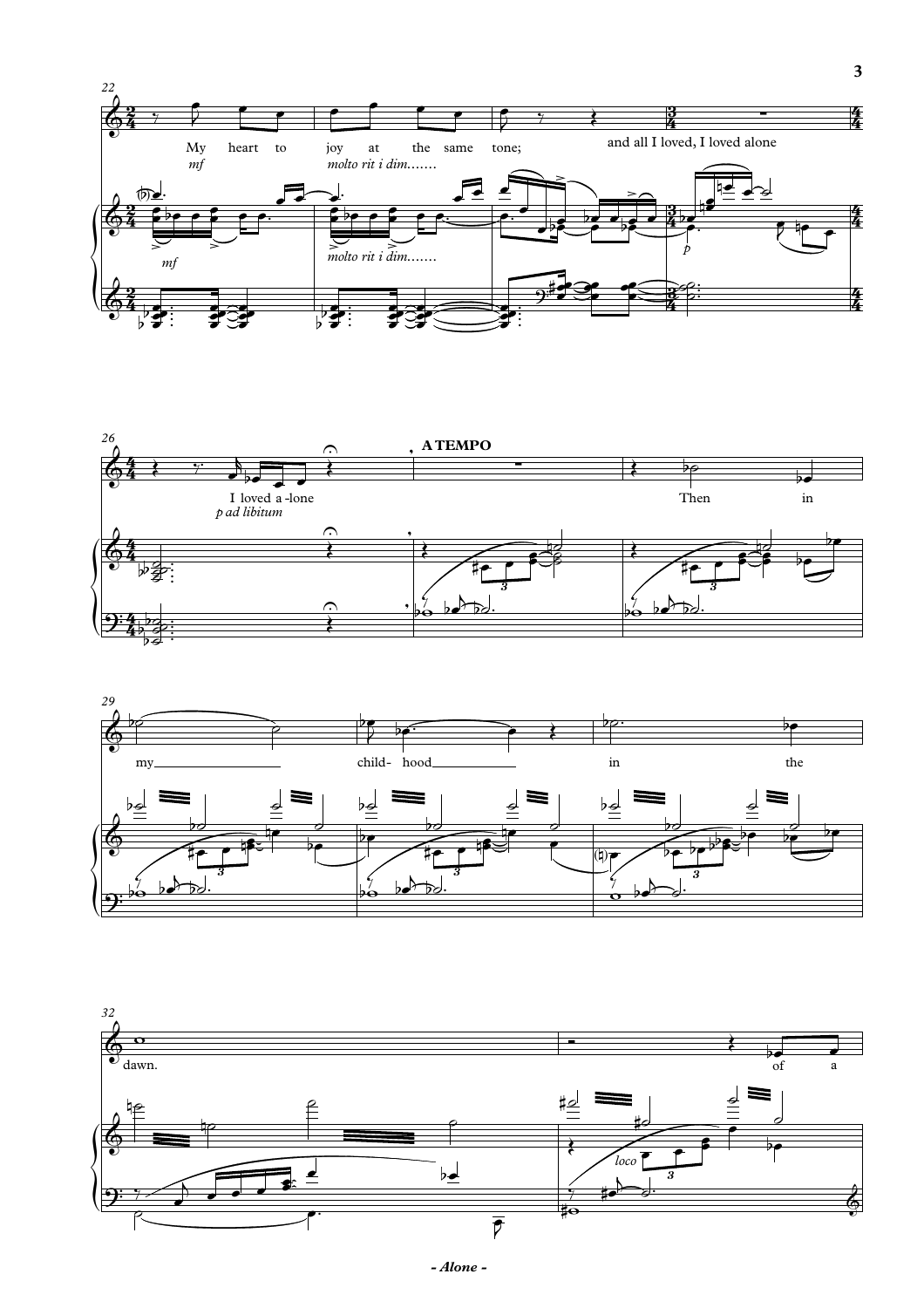







 $\overline{\mathbf{4}}$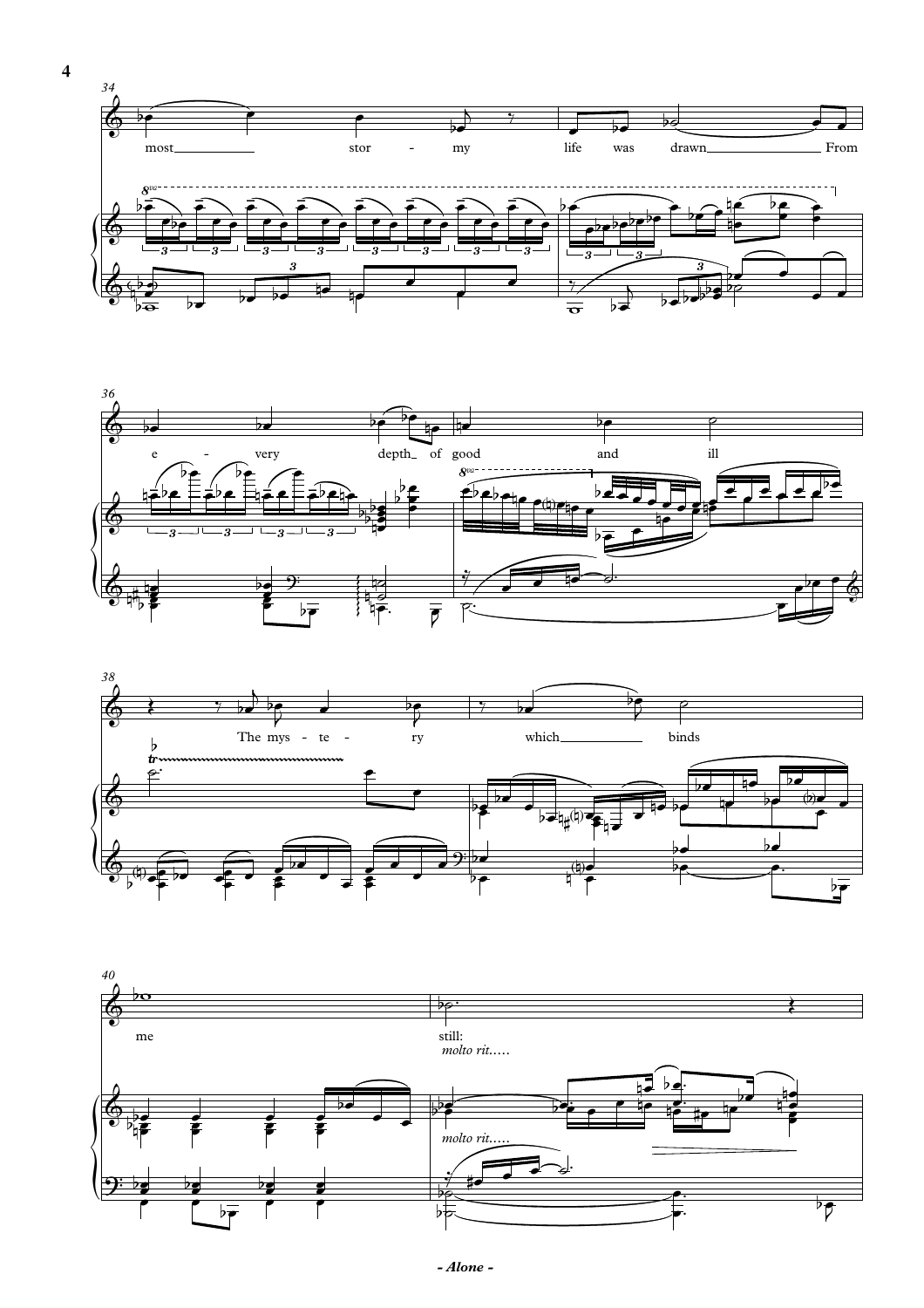





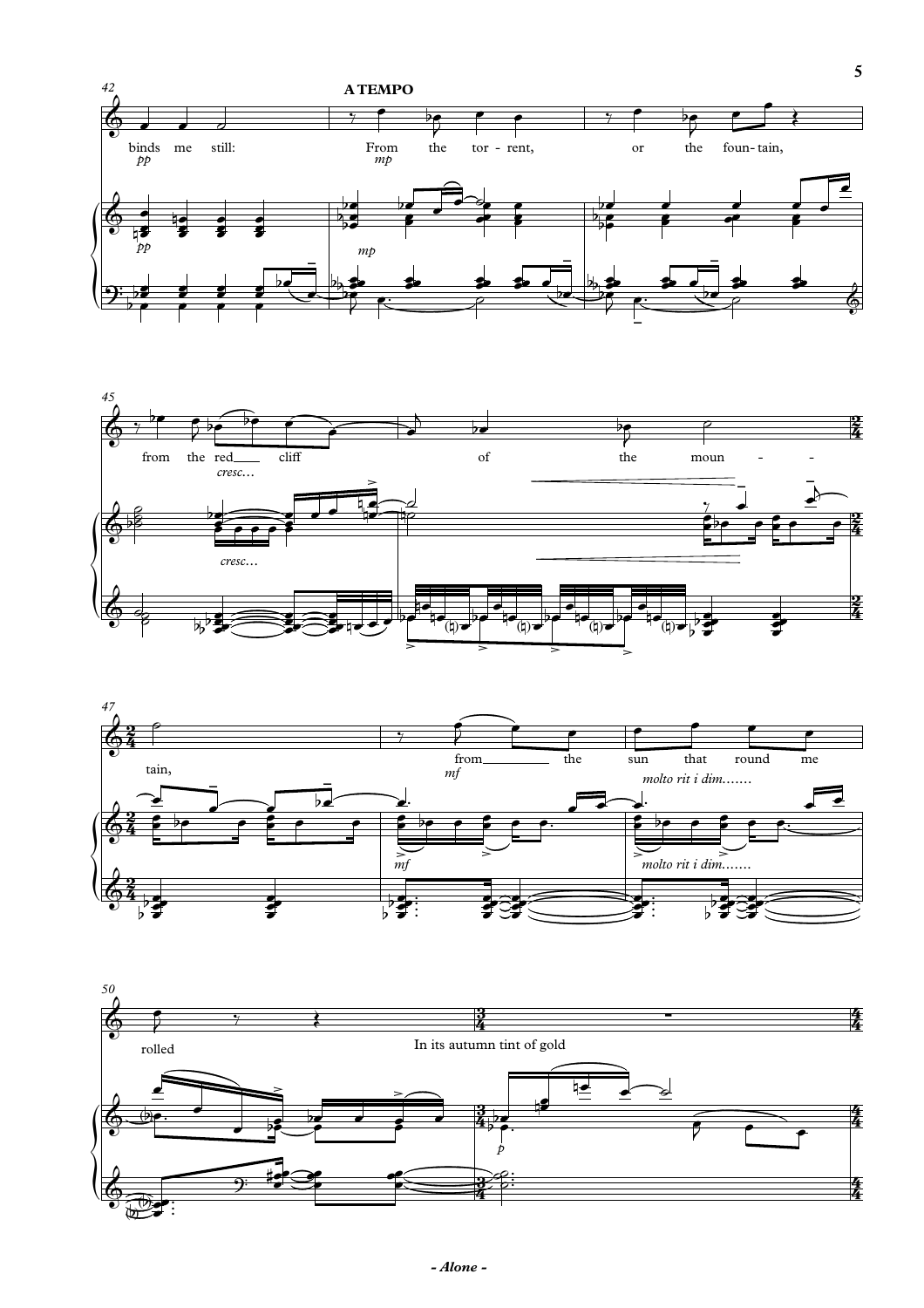





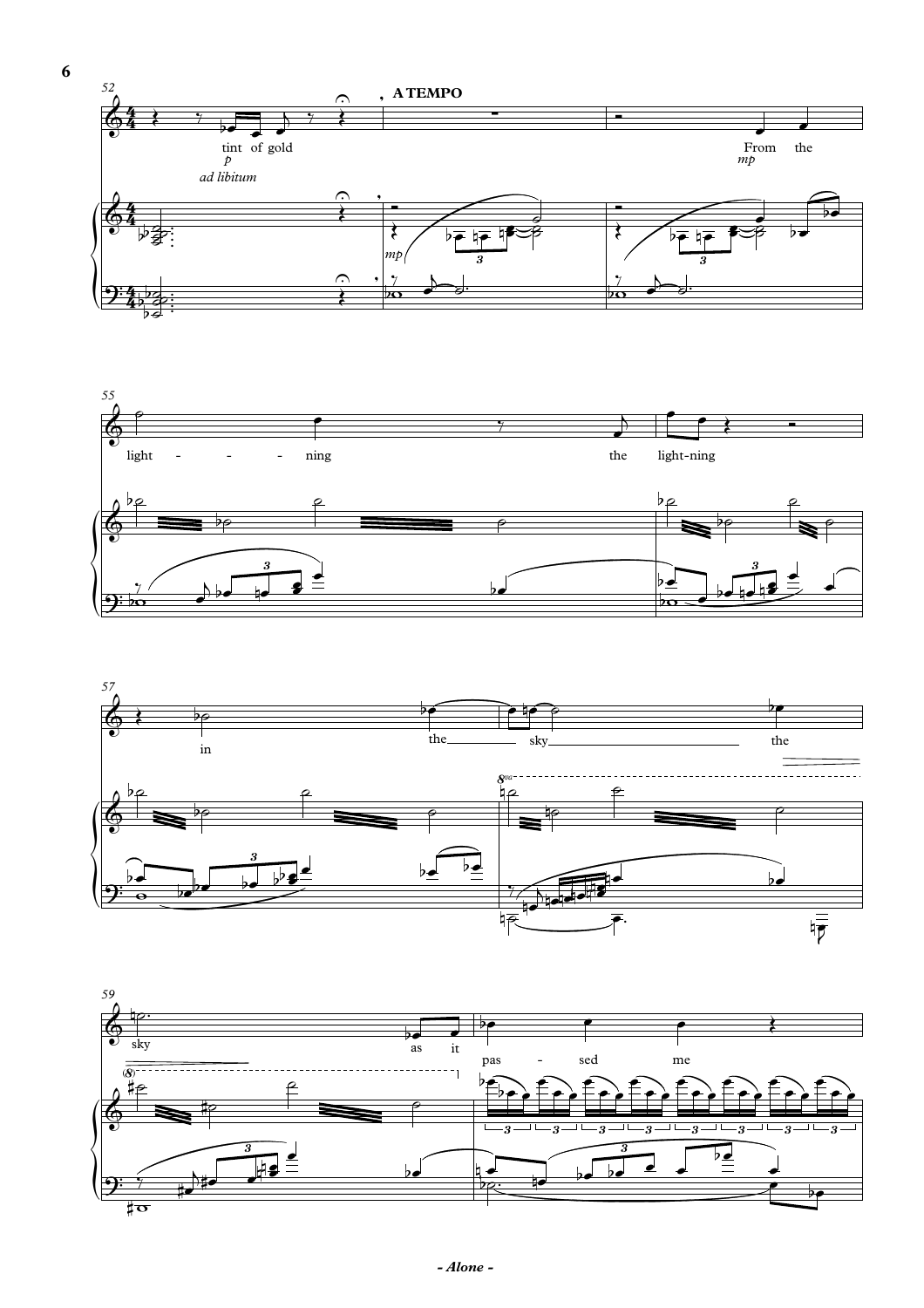